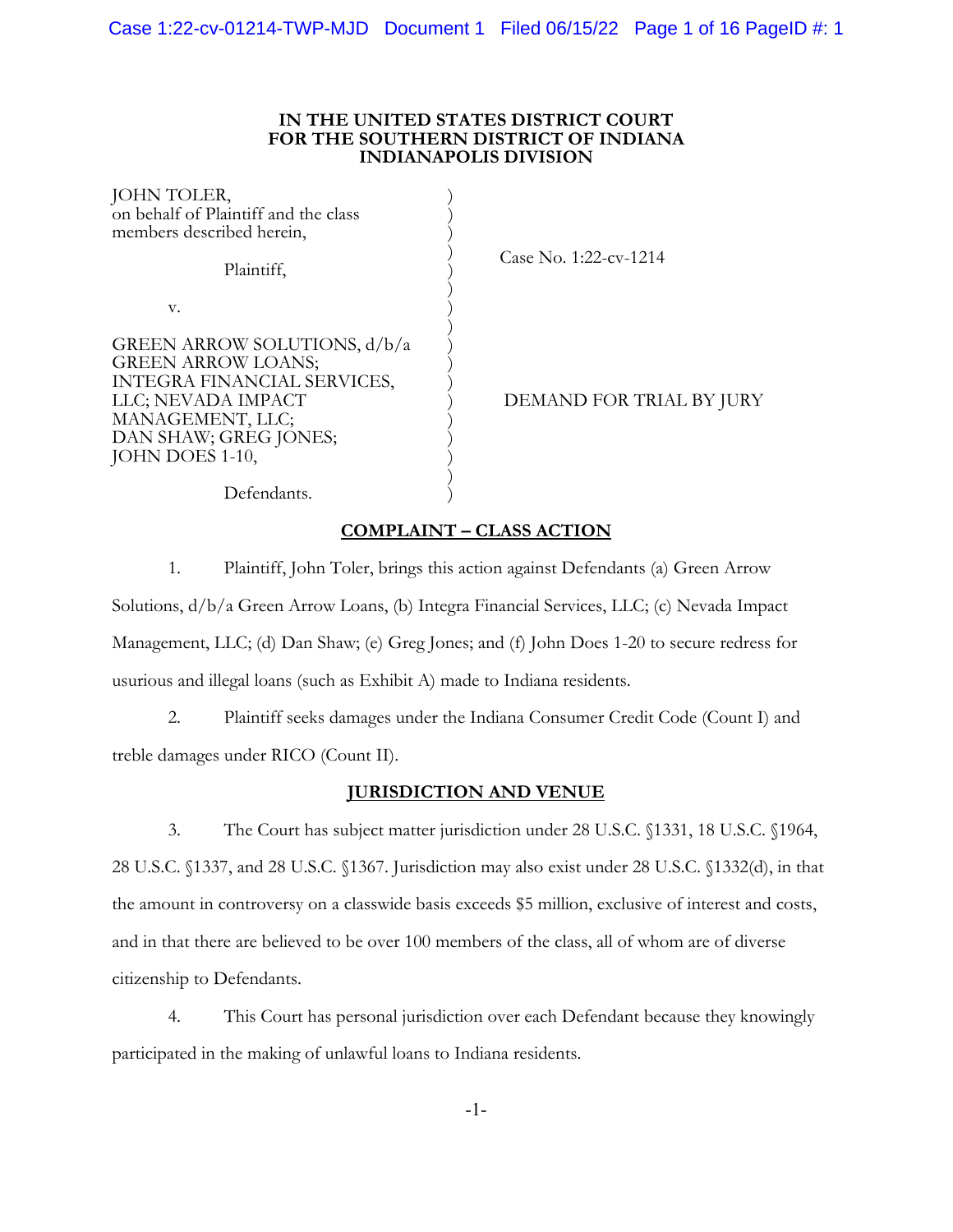5. Venue is proper because acts to collect the loans impacted Plaintiff in the Southern District of Indiana.

6. As set forth below, Defendants operate interactive websites through which they sought to and did make loans to Indiana residents. The use of an interactive website which permits Indiana residents (but not residents of specified other states) to apply for loans, along with the making and collecting of loans within the state, establishes a purposeful availment of Indiana and is sufficient to establish personal jurisdiction over the defendants responsible for the site. *Toys "R" Us, Inc., v. Step Two*, 318 F.3d 446, 454 (3rd Cir. 2003).

### **PARTIES**

7. Plaintiff John Toler is a natural person who at all times relevant has resided in Johnson County, Indiana.

8. Defendant Green Arrow Solutions purports to be an entity created and owned by the Big Valley Band of Pomo Indians of the Big Valley Rancheria ("Tribe"). (Exhibit A) As set forth below, it is not owned by the Tribe.

9. Green Arrow Solutions does business as Green Arrow Loans via the website, www.greenarrowloans.com.

10. Defendant Integra Financial Services, LLC ("Integra") is a limited liability company organized under Nevada law. It uses the address 1759 N. 400 East, Suite 202, North Logan, Utah. Its registered agent and office is Registered Agent Inc., 401 Ryland St., Ste. 200-A, Reno, NV 89502. It has a single managing member, Nevada Impact Management, LLC.

11. Defendant Nevada Impact Management, LLC ("Impact") is a limited liability company organized under Nevada law. Its registered agent and office is Registered Agent Inc., 401 Ryland St., Ste. 200-A, Reno, NV 89502.

12. Impact has two managers, Dan K. Shaw ("Shaw") and Gregory Jones ("Jones"), both of 2520 St. Rose Pkwy., Suite 111, Henderson, NV 89074.

13. Shaw and Jones are named as Defendants herein.

-2-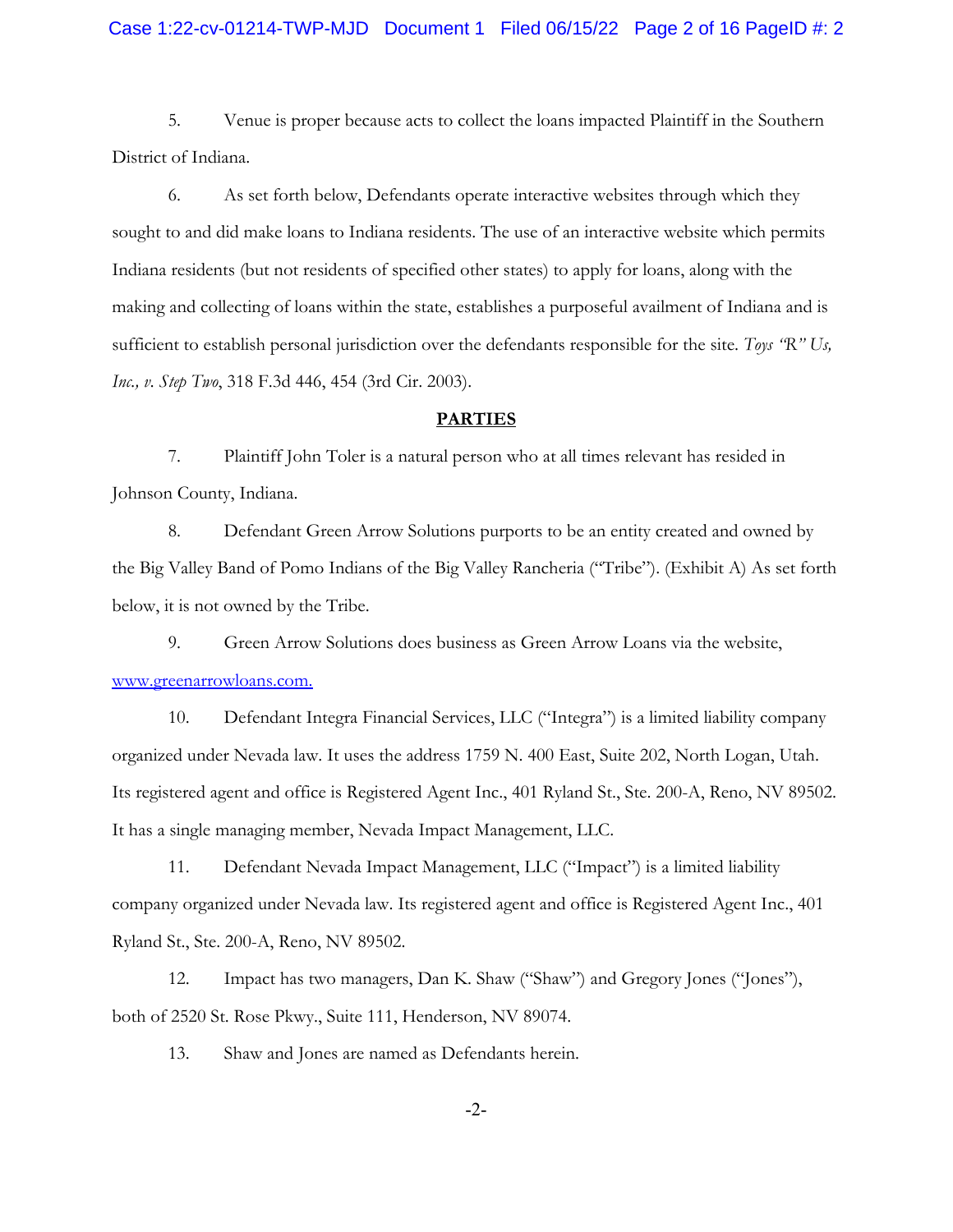# Case 1:22-cv-01214-TWP-MJD Document 1 Filed 06/15/22 Page 3 of 16 PageID #: 3

14. Both Integra and Impact are run by Defendants Dan Shaw and Greg Jones.

15. Impact also is manager of a company, Loan Trax LLC, also located at 1759 N. 400 E Suite 202, North Logan, UT 84341.

16. On information and belief, Shaw and Jones formed Integra in July 2011 for the purposes of acquiring substantially all of the assets of Impact Payment Systems, LLC, an Internet lender.

17. Impact Payment Systems, LLC had been sued by the SEC in March 2011. The SEC alleged that it was a Ponzi scheme which raised \$47 million to lend.

18. On April 3, 2012, Integra moved to terminate the receivership of Impact, having acquired its assets and operations.

19. In about 2014, Shaw, Jones, Integra and Impact created Green Arrow Solutions and www.GreenArrowLoans.com to continue to conduct a high-interest Internet loan business.

20. Shaw and Jones are the true operators and beneficiaries of

www.GreenArrowLoans.com.

21. Shaw and Jones are not members of the Tribe.

22. Green Arrow Solutions make loans to consumers at more than 700%. (Exhibit C)

23. Green Arrow Solutions states on its website that "We do not always lend in every state. Our states of operation change frequently; please check back periodically to see if we are doing business in your state. We do not currently offer loans to customers in Arkansas, Colorado, Connecticut, Georgia, Maryland, Minnesota, Montana, New Hampshire, New York, North Carolina, Pennsylvania, Puerto Rico, Virginia, Vermont, Washington, West Virginia."

24. On information and belief, the list of states in which Defendants do not make loans depends on the likelihood they will face public or private enforcement actions.

25. The business operations of Green Arrow Solutions, including incoming and outgoing phone calls and emails, review of loan applications, underwriting, payment processing, website maintenance, and marketing, are conducted outside of the Tribe's reservation. On

-3-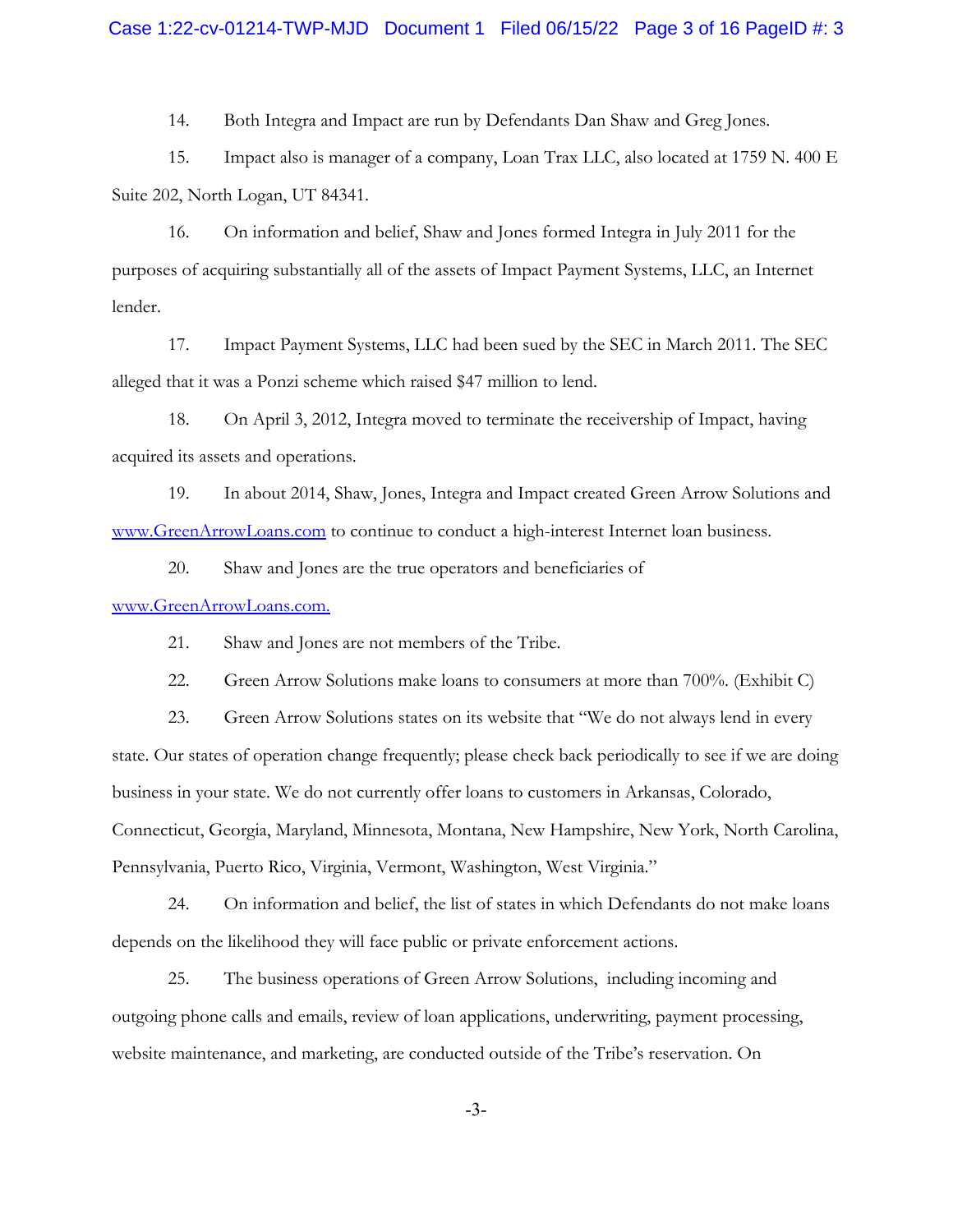# Case 1:22-cv-01214-TWP-MJD Document 1 Filed 06/15/22 Page 4 of 16 PageID #: 4

information and belief, they are conducted in North Logan, Utah, for the benefit of persons who are not members of the Tribe.

26. The "hours of operation" on www.greenarrowloans.com are listed as "Monday -Thursday: 7:00 AM to 7:00 PM MST. Friday: 7:00 AM to 5:00 PM MST." The Tribe is in the Pacific time zone. Utah is in the Mountain time zone.

27. Green Arrow Solution's website is hosted in Los Angeles. (Exhibit B)

28. A number of other internet lenders also claim to be owned or operated by the Tribe, including:

- a. Big Valley Financial (www.bigvalleyfinancial.com);
- b. Golden Gate Funding (www.goldengatefunding.com);
- c. Tremont Lending (www.tremontlendingloans.com);
- d. Little Lake Lending (www.littlelakelending.com);
- e. Condor Credit (www.condorcredit.com).

29. John Does 1-20 are other natural or artificial persons who participated in the

Internet lending scheme complained of herein.

# **FACTS RELATING TO INTERNET LENDING BUSINESS**

30. Shaw, Jones and others developed a plan to make illegal high-interest loans over the Internet, while evading liability for such loans by using the tribal immunity of the Tribe.

31. While Green Arrow Solutions purports to be a tribal entity, it is not.

32. The actual lending operations were carried out and continue to be carried out in

locations other than tribal lands.

- 33. No member of the Tribe participates in significant lending operations.
- 34. The profits from the lending activities are received by non-members of the Tribe.

35. The funds lent are transferred by ACH credit to the borrowers' bank accounts throughout the United States.

36. Repayment of the loans is made by ACH debit from the borrowers' bank accounts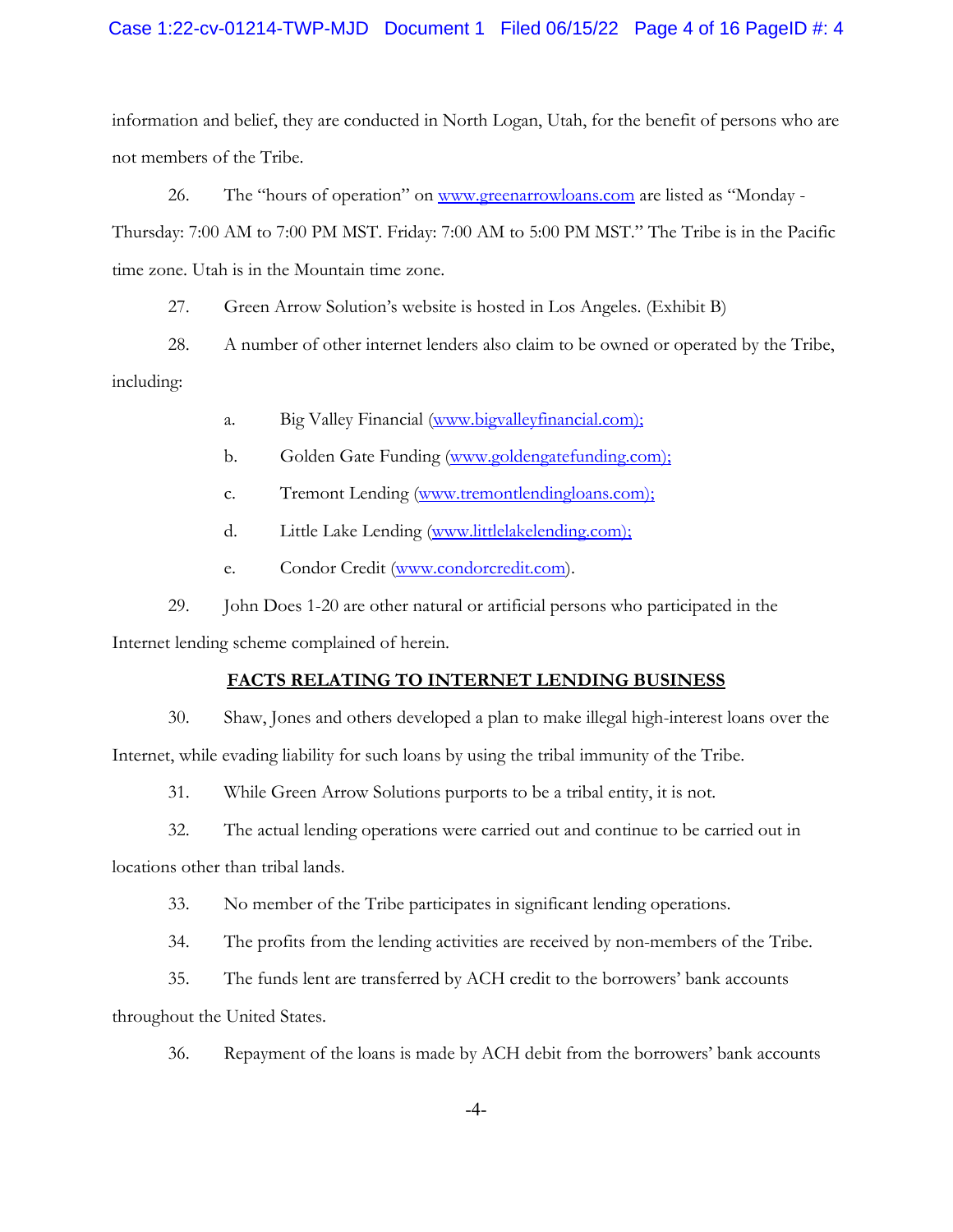throughout the United States.

# **SOVEREIGN IMMUNITY AS A DEFENSE TO STATE USURY LAWS**

37. An entity must function as a legitimate "arm of the tribe" in order to fall under that tribe's sovereign immunity. *See Breakthrough Mgmt. Grp., Inc. v. Chukchansi Gold Casino & Resort*, 629 F.3d 1173, 1183 (10th Cir. 2010).

38. To determine if a particular entity is entitled to sovereign immunity, the majority of courts have adopted the framework laid out in *Breakthrough*, which analyzed "(1) [the entities'] method of creation; (2) their purpose; (3) their structure, ownership, and management, including the amount of control the tribe has over the entities; (4) whether the tribe intended for the entities to have tribal sovereign immunity; (5) the financial relationship between the tribe and the entities; and (6) whether the purposes of tribal sovereign immunity are served by granting immunity to the entities." *Breakthrough* at 1183, 1187-88.

39. An entity that "actually operates to enrich primarily persons outside the tribe or only a handful of tribal leaders" shows that it is not entitled to immunity. *People ex rel. Owen v. Miami Nation Enterprises*, 2 Cal. 5th 222, 211 Cal. Rptr. 3d 837, 386 P.3d 357 (2016).

40. These so-called "tribal lenders" usually do not survive scrutiny when examined closely, since virtually all business functions occur far from tribal land, by nontribal members, and overwhelmingly benefit non-tribal members to such a degree that tribal involvement is effectively nil.

41. Where non-tribal individuals and entities control and manage the substantive lending functions, provide the lending capital necessary to support the operation, and bear the economic risk associated with the operation, they are not in fact "operated" by Native American tribes and, therefore, are not shielded by sovereign immunity.

42. Further, sovereign immunity, even if legitimately invoked, still does not turn an otherwise illegal loan into a legal one. *See, e.g., United States v. Neff,* 787 F. App'x 81 (3d Cir. 2019) (upholding criminal convictions of two individuals engaged in an online payday lending rent-a-tribe

-5-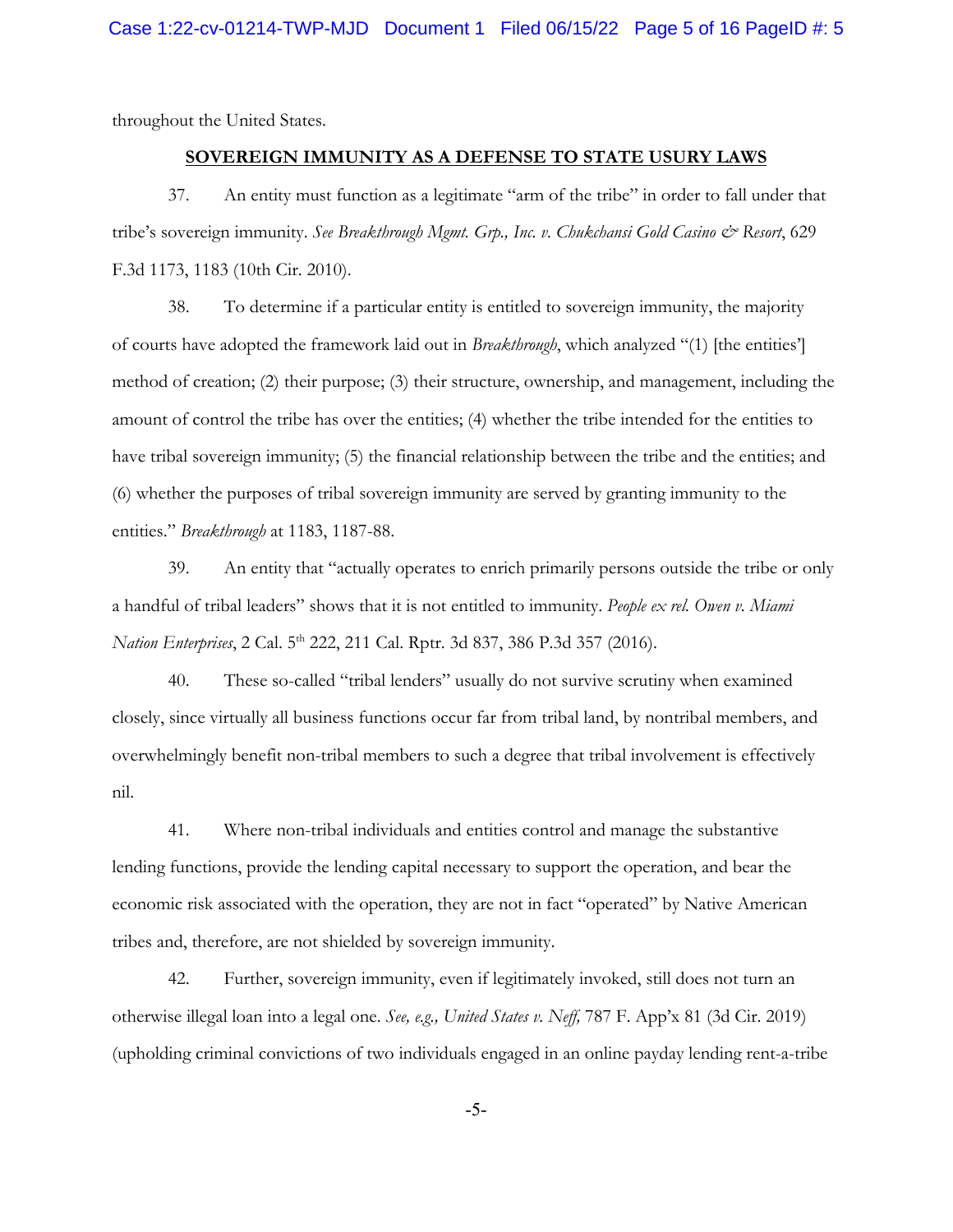scheme; sovereign immunity does not transform illegal loans into legal ones, and "reasonable people would know that collecting unlawful debt is unlawful").

43. Attempting to circumvent state interest rate caps by fraudulently hiding behind tribal sovereign immunity has been found to constitute criminal conduct. On October 13, 2017, a jury in the U.S. District Court for the Southern District of New York convicted Scott Tucker and Timothy Muir on 14 felony counts for their operation of a network of tribal lending companies. *See United States v. Tucker, et al.*, No. 1:16-cr-00091-PKC (S.D.N.Y). The conviction was affirmed in *United States v. Grote*, 961 F.3d 105 (2d Cir. 2020).

#### **DEFENDANTS' LOANS**

44. Green Arrow Solutions uses its website, www.GreenArrowLoans.com, to make loans to consumers at interest rates in excess of 700% annually. (Exhibit A)

45. On or about February 16-17, 2022, Green Arrow Solutions made a loan to Plaintiff (Exhibit A) for \$300. The loan would result in repayment of \$785 if paid every two weeks for four months. The total interest charged would be \$485.59, which according to Green Arrow Solutions equates to an annual percentage rate of 775.12%, a rate in excess of that permitted in Indiana.

46. The loan agreement (Exhibit A) is a standard form.

47. The loan was made for personal purposes and not for business purposes.

48. The principal amount was transferred to Plaintiff's bank account in Indiana via

ACH.

49. The loan was made entirely via the Internet.

50. The loan was to be repaid via ACH.

51. Plaintiff made some of the payments, including interest. On information and belief the total payments were \$354.72.

52. Defendants' lending does not actually occur on the Tribe's reservation.

53. A significant majority of the transaction occurs within the State of Indiana –

applying for the loan and receiving and collecting the funds.

-6-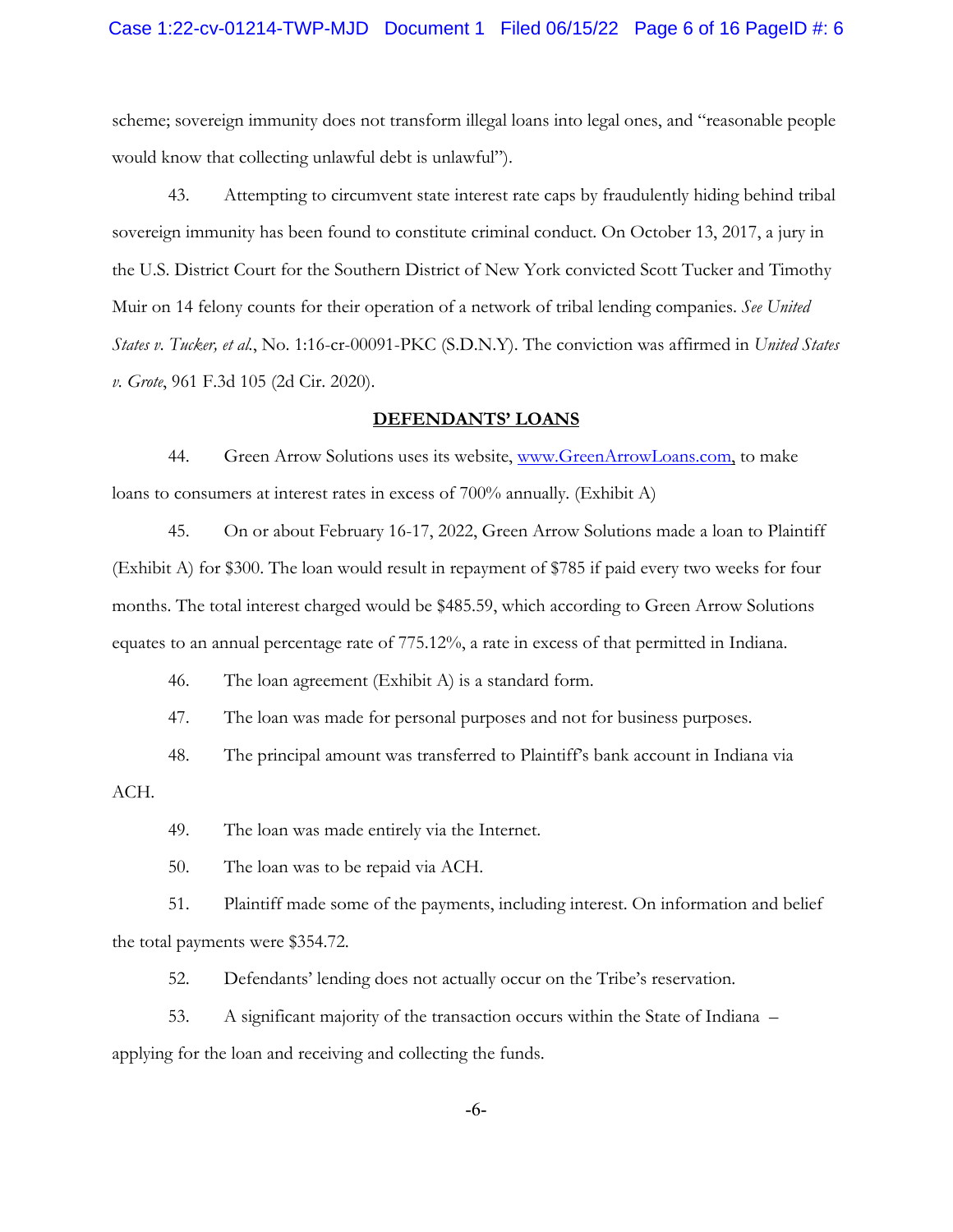54. The place where a consumer is located when he or she submits an application via an online portal with a Native American tribe determines where the transaction takes place for jurisdictional purposes. *California v. Iipay Nation of Santa Ysabel,* 898 F.3d 960, 968 (9th Cir. 2018) ("However, the patrons' act of placing a bet or wager on a game of DRB while located in California constitutes gaming activity that is not located on Indian lands, violates the UIGEA, and is not protected by IGRA.").

55. Plaintiff has never set foot on the Tribe's land.

56. Loans to Indiana residents made in the same manner as the loan to Plaintiff are governed by the laws of the State of Indiana.

# **INDIANA REGULATION OF LENDING**

57. The Indiana Uniform Consumer Credit Code, Ind. Code §24-4.5-3-201, establishes a

maximum loan finance charge of 36% per annum for consumer loans other than supervised loans of

the amount at issue here (\$1500). It provides:

(1) Except as provided in subsections (7) and (9), with respect to a consumer loan, other than a supervised loan (as defined in section  $501$  [IC 24-4.5-3-501] of this chapter), a lender may contract for a loan finance charge, calculated according to the actuarial method, not exceeding twenty-five percent (25%) per year on the unpaid balances of the principal (as defined in section 107(3) [IC 24-4.5-3-107(3)] of this chapter). . . . .

58. With respect to supervised loans, the Indiana Uniform Consumer Credit Code, Ind.

Code §24-4.5-3-508, provides:

Loan finance charge for supervised loans.

(1) With respect to a supervised loan, including a loan pursuant to a revolving loan account, a supervised lender may contract for and receive a loan finance charge not exceeding that permitted by this section.

(2) The loan finance charge, calculated according to the actuarial method, may not exceed the equivalent of the greater of:

(a) the total of:

(i) thirty-six percent (36%) per year on that part of the unpaid balances of the principal (as defined in section 107(3) [IC 24-4.5-3-107(3)] of this chapter) which is two thousand dollars (\$2,000) or less;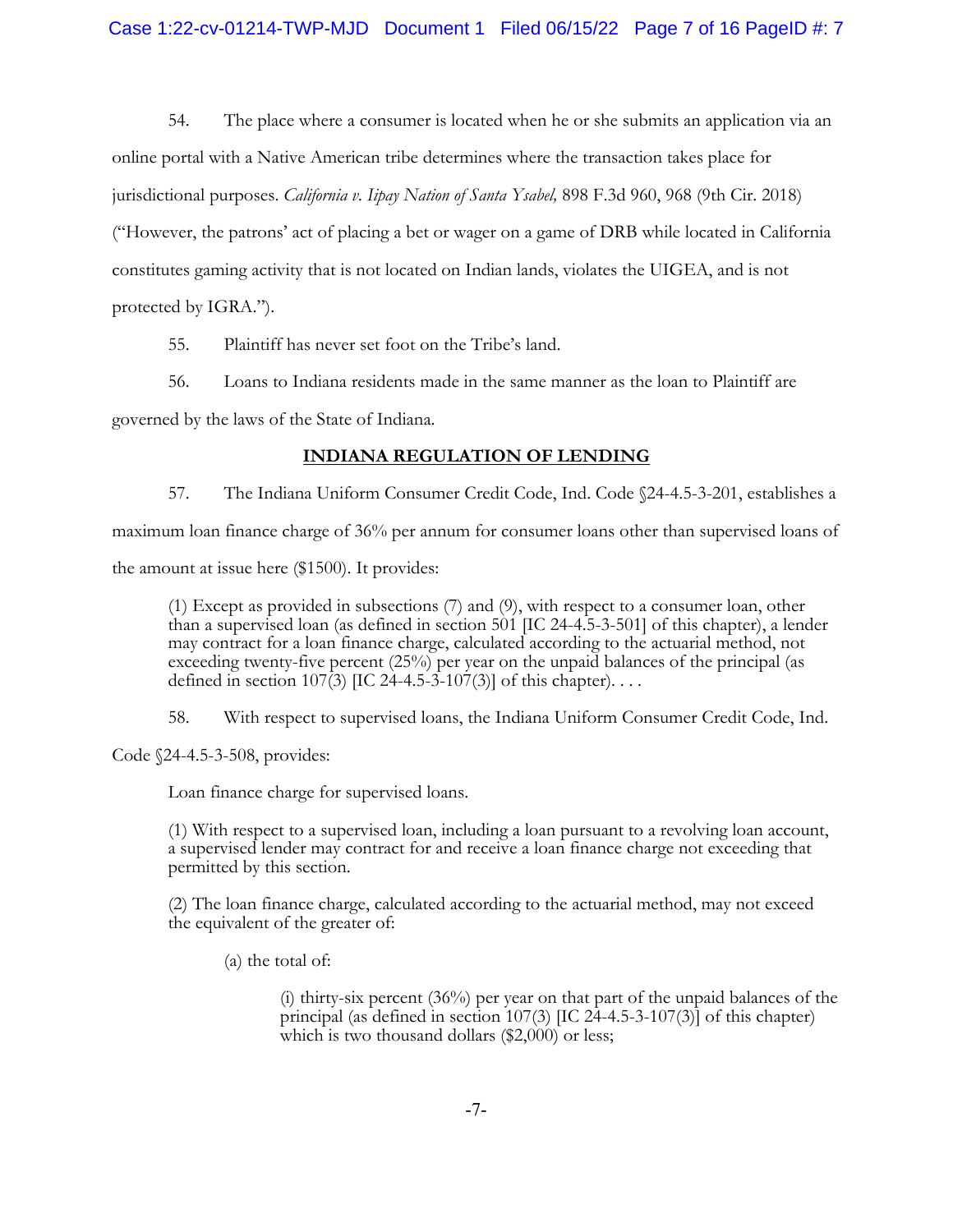(ii) twenty-one percent (21%) per year on that part of the unpaid balances of the principal (as defined in section 107(3) of this chapter) which is more than two thousand dollars (\$2,000) but does not exceed four thousand dollars (\$4,000); and

(iii) fifteen percent (15%) per year on that part of the unpaid balances of the principal (as defined in section 107(3) of this chapter) which is more than four thousand dollars (\$4,000); or

(b) twenty-five percent (25%) per year on the unpaid balances of the principal (as defined in section 107(3) of this chapter).  $\dots$ 

59. The amount of finance charge provided for in Exhibit A greatly exceeds that

permitted in Indiana on any loans.

60. Ind. Code §24-4.5-1-201, "Territorial application," provides:

(1) Except as otherwise provided in this section, this article applies to sales, leases, and loans made in this state and to modifications, including refinancings, consolidations, and deferrals, made in this state, of sales, leases, and loans, wherever made. For purposes of this article, the following apply: . . .

(c) A loan or modification of a loan agreement is made in this state if a writing signed by the debtor and evidencing the debt is received by the lender or a person acting on behalf of the lender in this state.

(d) Except as provided in subdivisions (e) and (f), a sale, lease, or loan transaction occurs in Indiana if a consumer who is a resident of Indiana enters into a consumer sale, lease, or loan transaction with a creditor or a person acting on behalf of the creditor in another state and the creditor or the person acting on behalf of the creditor has advertised or solicited sales, leases, or loans in Indiana by any means, including by mail, brochure, telephone, print, radio, television, the Internet, or electronic means.

(e) A sale, lease, or loan transaction does not occur in Indiana if a consumer who is a resident of Indiana enters into a consumer sale, lease, or loan transaction secured by an interest in land located outside Indiana.

(f) A sale, lease, or loan transaction does not occur in Indiana if a consumer who is a resident of Indiana enters into a consumer sale, lease, or loan transaction at a creditor's place of business in another state.

For purposes of subdivisions (a) through (c), an offer is received by a creditor or a person acting on behalf of the creditor in Indiana if the offer is physically delivered, or otherwise transmitted or communicated, to a person who has actual or apparent authority to act for the creditor or the person acting on behalf of the creditor in Indiana, regardless of whether approval, acceptance, or ratification by any other agent or representative of the creditor or the person acting on behalf of the creditor in another state is necessary to give legal consequence to the consumer credit transaction. . . .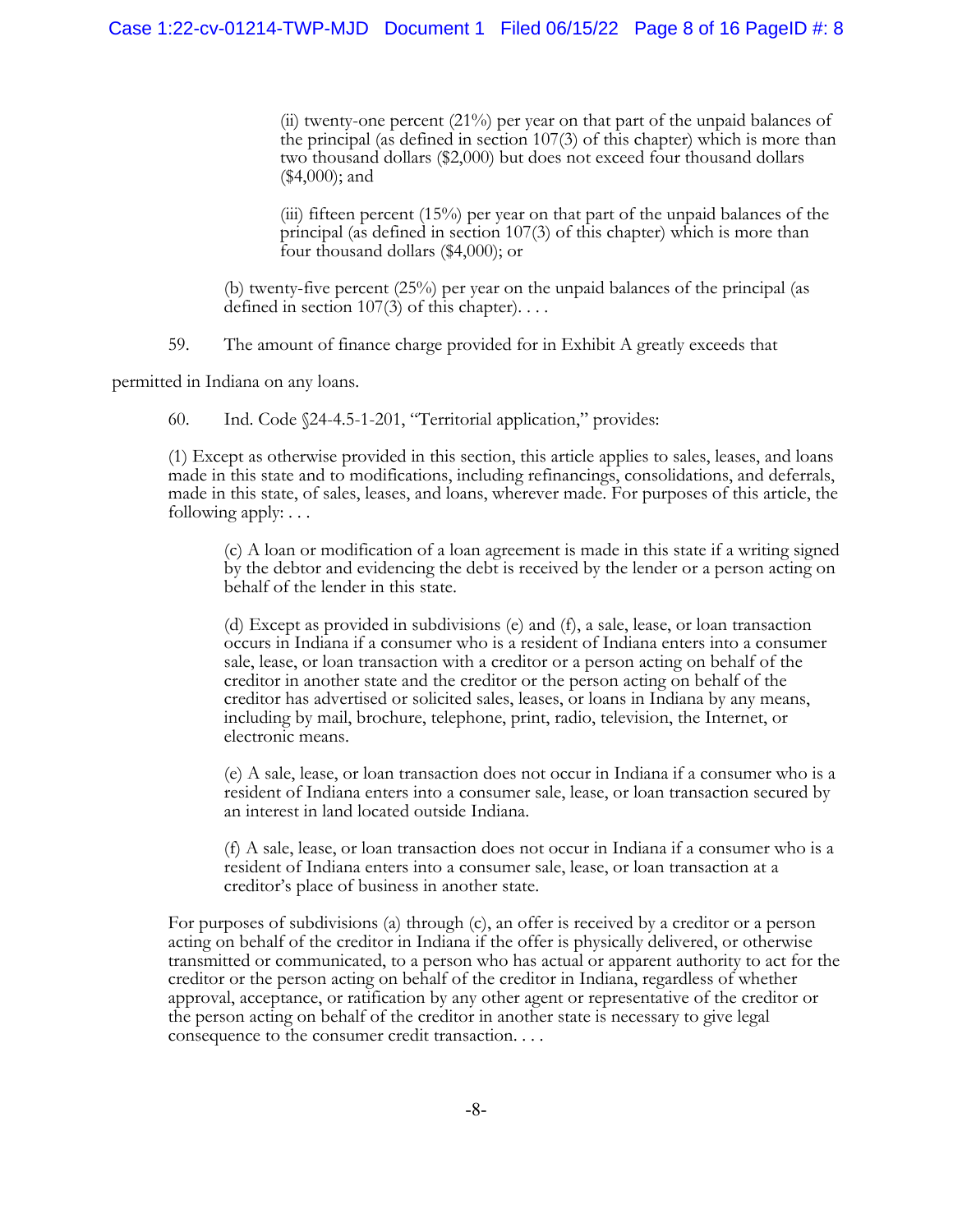(5) Notwithstanding other provisions of this section:

(a) except as provided in subsection (2), this article does not apply if the buyer, lessee, or debtor is not a resident of this state at the time of a credit transaction and the parties then agree that the law of the buyer's, lessee's, or debtor's residence applies; and

(b) this article applies if the buyer, lessee, or debtor is a resident of this state at the time of a credit transaction and the parties then agree that the law of this state applies.

(6) Except as provided in subsection (5), the following agreements by a buyer, lessee, or debtor are invalid with respect to consumer credit sales, consumer leases, consumer loans, or modifications thereof, to which this article applies:

(a) An agreement that the law of another state shall apply.

(b) An agreement that the buyer, lessee, or debtor consents to the jurisdiction of another state.

(c) An agreement that fixes venue. . . .

(8) If a creditor or a person acting on behalf of the creditor has violated the provisions of this article that apply to the authority to make consumer loans (IC 24-4.5-3-502), the loan is void and the debtor is not obligated to pay either the principal or loan finance charge, as set forth in IC 24-4.5-5-202.

61. Ind. Code §24-4.5-5-202, "Effect of violations on rights of parties," provides:

. . . (3) A debtor is not obligated to pay a charge in excess of that allowed by this Article, and *if the debtor has paid an excess charge the debtor has a right to a refund.* **A refund** may be made by reducing the debtor's obligation by the amount of the excess charge. If the debtor has paid an amount in excess of the lawful obligation under the agreement, the debtor may recover the excess amount from the person who made the excess charge or from an assignee of that person's rights who undertakes direct collection of payments from or enforcement of rights against debtors arising from the debt.

(4) **If a debtor is entitled to a refund and a person liable to the debtor refuses to make a refund within a reasonable time after demand, the debtor may recover from that person a penalty in an amount determined by a court not exceeding the greater of either the amount of the credit service or loan finance charge or ten (10) times the amount of the excess charge. If the creditor has made an excess charge in deliberate violation of or in reckless disregard for this Article, the penalty may be recovered** *even though the creditor has refunded the excess charge.* **No penalty pursuant to this** subsection may be recovered if a court has ordered a similar penalty assessed against the same person in a civil action by the department (IC 24-4.5-6-113). With respect to excess charges arising from sales made pursuant to revolving charge accounts or from loans made pursuant to revolving loan accounts, no action pursuant to this subsection may be brought more than two (2) years after the time the excess charge was made. With respect to excess charges arising from other consumer credit sales or consumer loans, no action pursuant to this subsection may be brought more than one (1) year after the due date of the last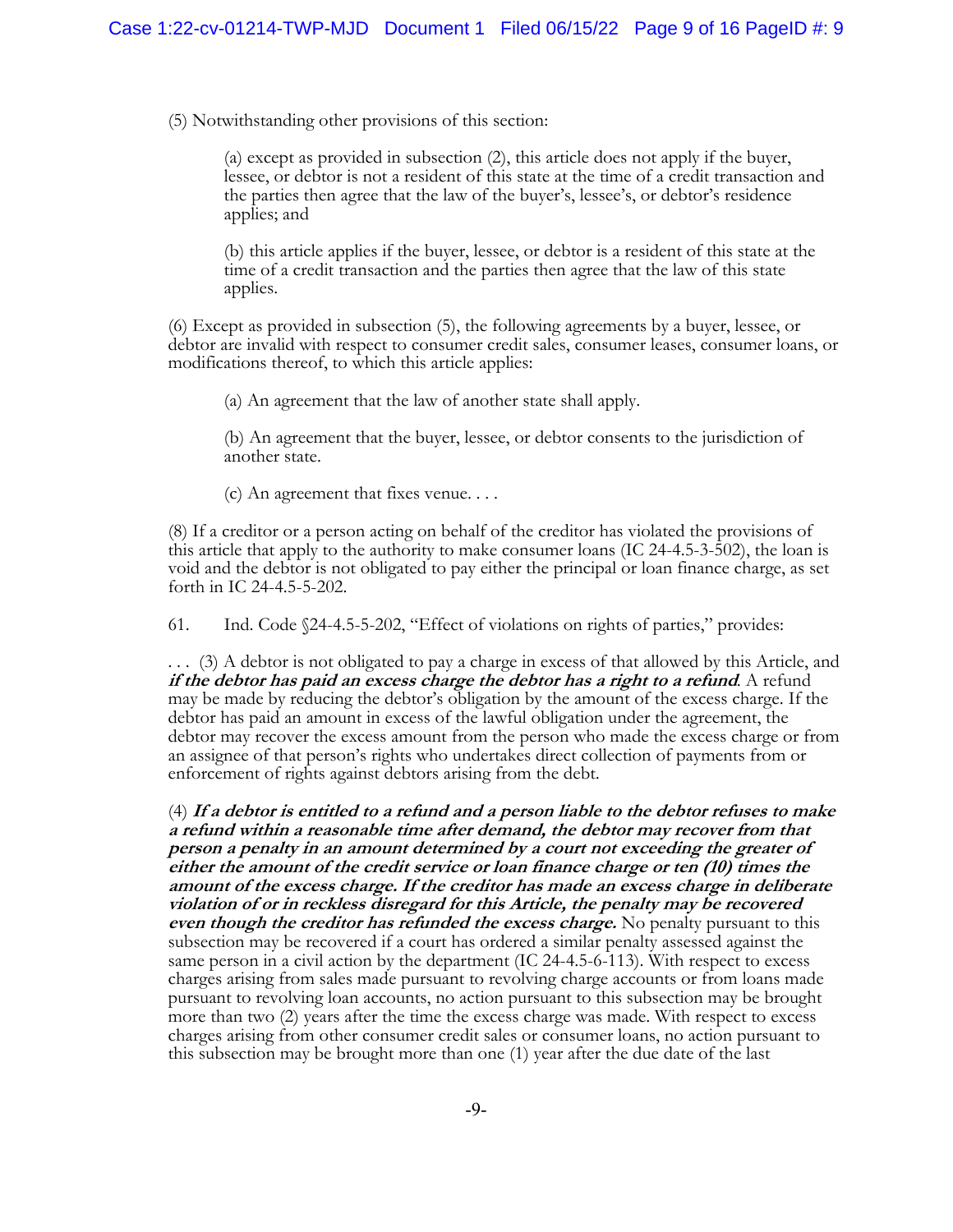scheduled payment of the agreement pursuant to which the charge was made....

(7) If the creditor establishes by a preponderance of evidence that a violation is unintentional or the result of a bona fide error, no liability is imposed under subsections (1), (2), and (4) and the validity of the transaction is not affected.

(8) In any case in which it is found that a creditor has violated this Article, the court may award *reasonable attorney's fees* incurred by the debtor. . . . (Emphasis added)

# **COUNT I – INDIANA UNIFORM CONSUMER CREDIT CODE**

62. Plaintiff incorporates paragraphs 1-61.

63. Because the loan made to Plaintiff violated the rate limits set by Indiana law, and the

violation was intentional, Plaintiff is entitled to ten (10) times the amount of the excess charge.

# **CLASS ALLEGATIONS**

64. Plaintiff brings this claim on behalf of a class, pursuant to Fed.R.Civ.P. 23(a) and

 $(b)(3)$ .

65. The class consists of (a) all individuals with Indiana addresses (b) to whom a loan was made in the name of "Green Arrow Solutions" or "Green Arrow Loans" at more than 36% interest (all of its loans qualify) (c) on or after a date two years prior to the filing of this action.

66. Plaintiff may alter the class definition to conform to developments in the case and discovery.

67. The class is so numerous that joinder of all members is not practicable. On information and belief, based on the making of loans over the Internet using form documents, there are at least 40 class members.

68. There are questions of law and fact common to the class members, which common questions predominate over any questions relating to individual class members. The predominant common questions are whether Defendants engage in a practice of making and attempting to collect illegal loans.

69. Plaintiff will fairly and adequately represent the class members. Plaintiff has retained counsel experienced in class actions and consumer credit litigation.

-10-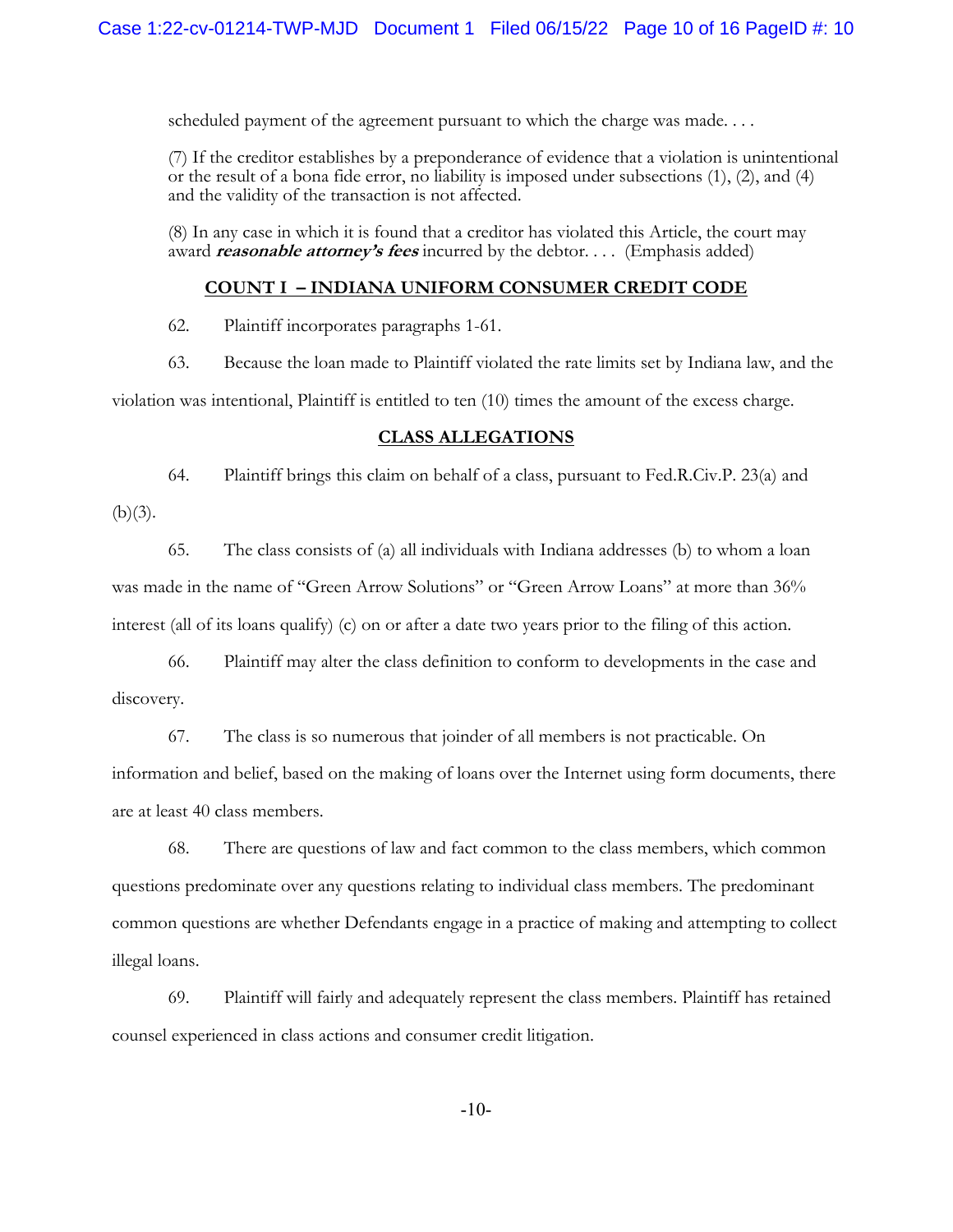# Case 1:22-cv-01214-TWP-MJD Document 1 Filed 06/15/22 Page 11 of 16 PageID #: 11

70. Plaintiff's claims are typical of the claims of the class members. All are based on the same factual and legal theories.

71. Defendants have acted on grounds that apply generally to the class, so that final injunctive relief or corresponding declaratory relief is appropriate.

72. The class is entitled to a declaration that Defendants are not entitled to collect on the loans described, an injunction against any further collection efforts by Defendants, and restitution of all such amounts collected by Defendants.

WHEREFORE, the Court should enter judgment in favor of Plaintiff and the class and against Defendants for:

- i. A declaration that the loans are void and need not be repaid;
- ii. Statutory damages;
- iii. Attorney's fees, expenses and costs; and
- iv. Such other or further relief as is appropriate.

#### **COUNT II – RICO**

73. Plaintiff incorporates paragraphs 1-61.

74. This claim is against Shaw and Jones, who are the RICO "persons."

75. All loans made in the name of "Green Arrow Solutions" or "Green Arrow Loans" to Indiana residents are (a) unenforceable under Indiana law in whole or in part as to principal or interest because of the laws relating to usury, and (b) were incurred in connection with the business of lending money at a rate usurious under Indiana law, where (c) the usurious rate is at least twice the enforceable rate (36%).

76. The loans are therefore "unlawful debts" as defined in 18 U.S.C. §1961(6).

77. "Green Arrow Solutions" or "Green Arrow Loans" is an enterprise affecting interstate commerce, in that it is located outside of Indiana and makes loans to Indiana residents via the Internet.

78. Defendants Shaw and Jones are each associated with this enterprise.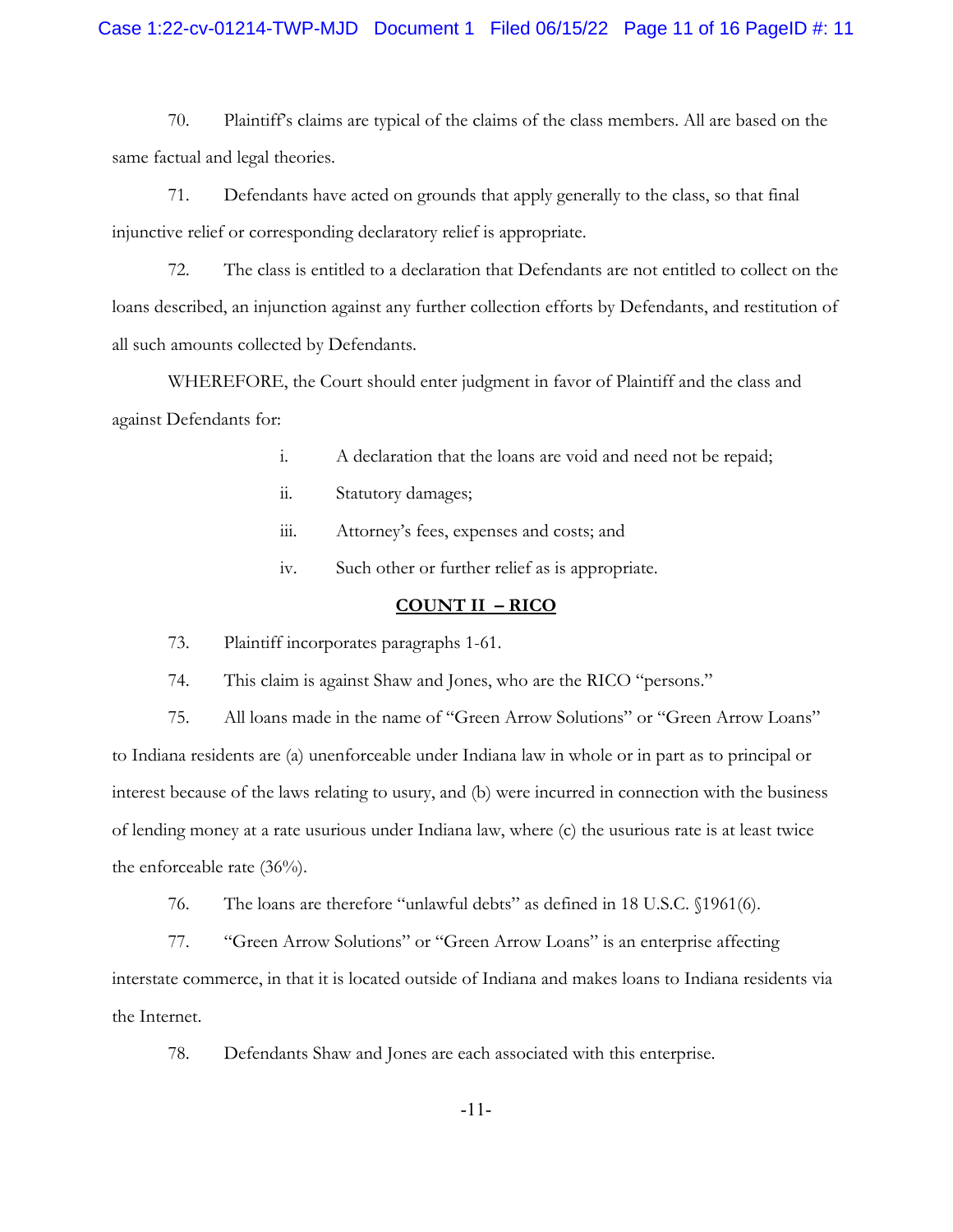79. Defendants Shaw and Jones each conducted or participated in the conduct of the affairs of "Green Arrow Solutions" or "Green Arrow Loans" through a pattern of collection of unlawful debt, as set forth above, in violation of 18 U.S.C. §1962(c).

80. Plaintiff was deprived of money as a result.

### **CLASS ALLEGATIONS**

81. Plaintiff brings this claim on behalf of a class.

82. The class consists of (a) all individuals with Indiana addresses (b) to whom a loan was made in the name of "Green Arrow Solutions" or "Green Arrow Loans" at more than 36% interest (all of its loans qualify) (c) which loan was made on or after a date 4 years prior to the filing of suit.

83. The class is so numerous that joinder of all members is not practicable. On information and belief, based on the making of loans over the Internet using form documents, there are at least 40 class members.

84. There are questions of law and fact common to the class members, which common questions predominate over any questions relating to individual class members. The predominant common questions are:

- a. Whether the loans at issue are "unlawful debts" as defined in RICO.
- b. Whether "Green Arrow Solutions" or "Green Arrow Loans" is an "enterprise."
- c. Whether Defendants Shaw and Jones are each associated with "Green Arrow Solutions" or "Green Arrow Loans."
- d. Whether Defendants Shaw and Jones each conducted or participated in the affairs of "Green Arrow Solutions" or "Green Arrow Loans" through a pattern of making and collecting unlawful loans.

85. Plaintiff will fairly and adequately represent the class members. Plaintiff has retained counsel experienced in class actions and consumer credit litigation.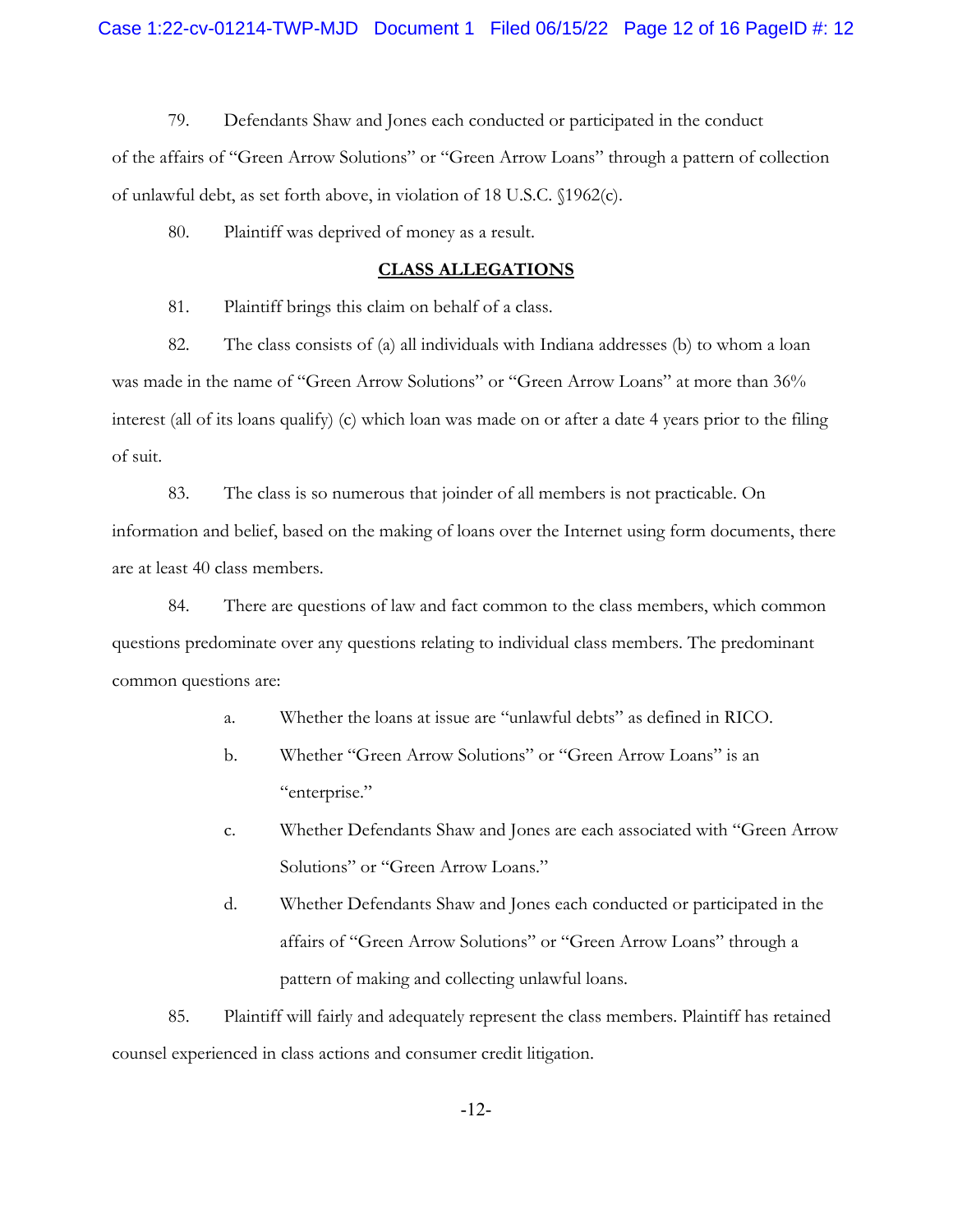86. Plaintiff's claim is typical of the claims of the class members. All are based on the

same factual and legal theories.

- 87. A class action is superior for the fair and efficient adjudication of this matter, in that:
	- a. Individual actions are not economically feasible.
	- b. Members of the class are likely to be unaware of their rights.

WHEREFORE, the Court should enter judgment in favor of Plaintiff and the class and

against Defendants for:

- i. Treble damages;
- ii. Attorney's fees, litigation expenses and costs of suit; and
- iii. Such other or further relief as the Court deems proper.

/*s/Daniel A. Edelman* Daniel A. Edelman

Daniel A. Edelman Tara L. Goodwin Heather Kolbus Matthew J. Goldstein **EDELMAN, COMBS, LATTURNER & GOODWIN, LLC** 20 South Clark Street, Suite 1500 Chicago, IL 60603-1824  $(312)$  739-4200  $(312)$  419-0379 (FAX) Email address for service: courtecl@edcombs.com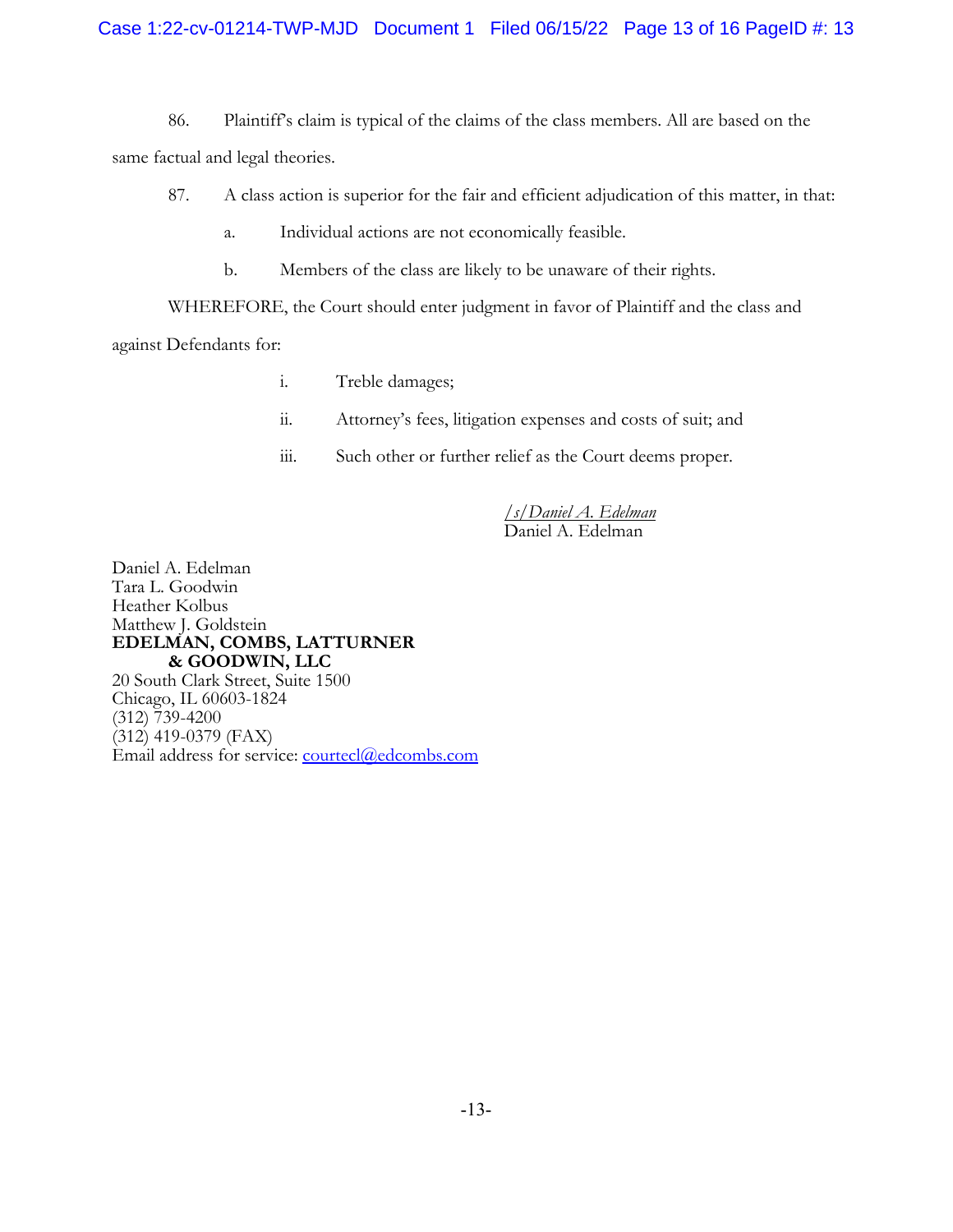Case 1:22-cv-01214-TWP-MJD Document 1 Filed 06/15/22 Page 14 of 16 PageID #: 14

# **JURY DEMAND**

Plaintiff demands trial by jury.

/*s/Daniel A. Edelman* Daniel A. Edelman

Daniel A. Edelman Tara L. Goodwin Heather Kolbus Matthew J. Goldstein **EDELMAN, COMBS, LATTURNER & GOODWIN, LLC** 20 South Clark Street, Suite 1500

Chicago, IL 60603-1824  $(312)$  739-4200  $(312)$  419-0379 (FAX) Email address for service: courtecl@edcombs.com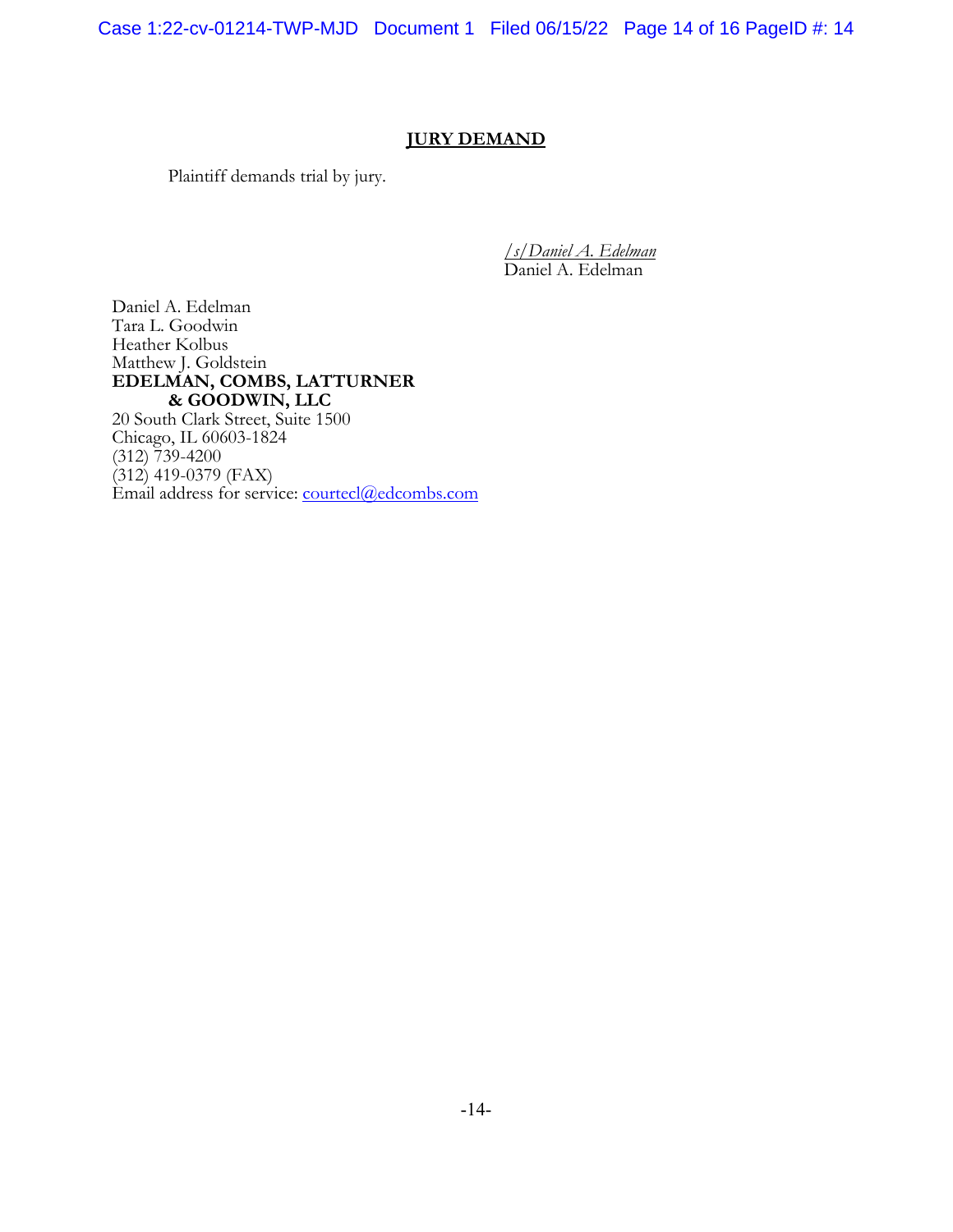Case 1:22-cv-01214-TWP-MJD Document 1 Filed 06/15/22 Page 15 of 16 PageID #: 15

# **NOTICE OF ASSIGNMENT**

Please be advised that all rights relating to attorney's fees have been assigned to counsel.

*/s/Daniel A. Edelman* Daniel A. Edelman

Daniel A. Edelman **EDELMAN COMBS LATTURNER & GOODWIN, LLC**

20 S. Clark St., Suite 1500 Chicago, IL 60603 (312) 739-4200 (312) 739-0379 (FAX)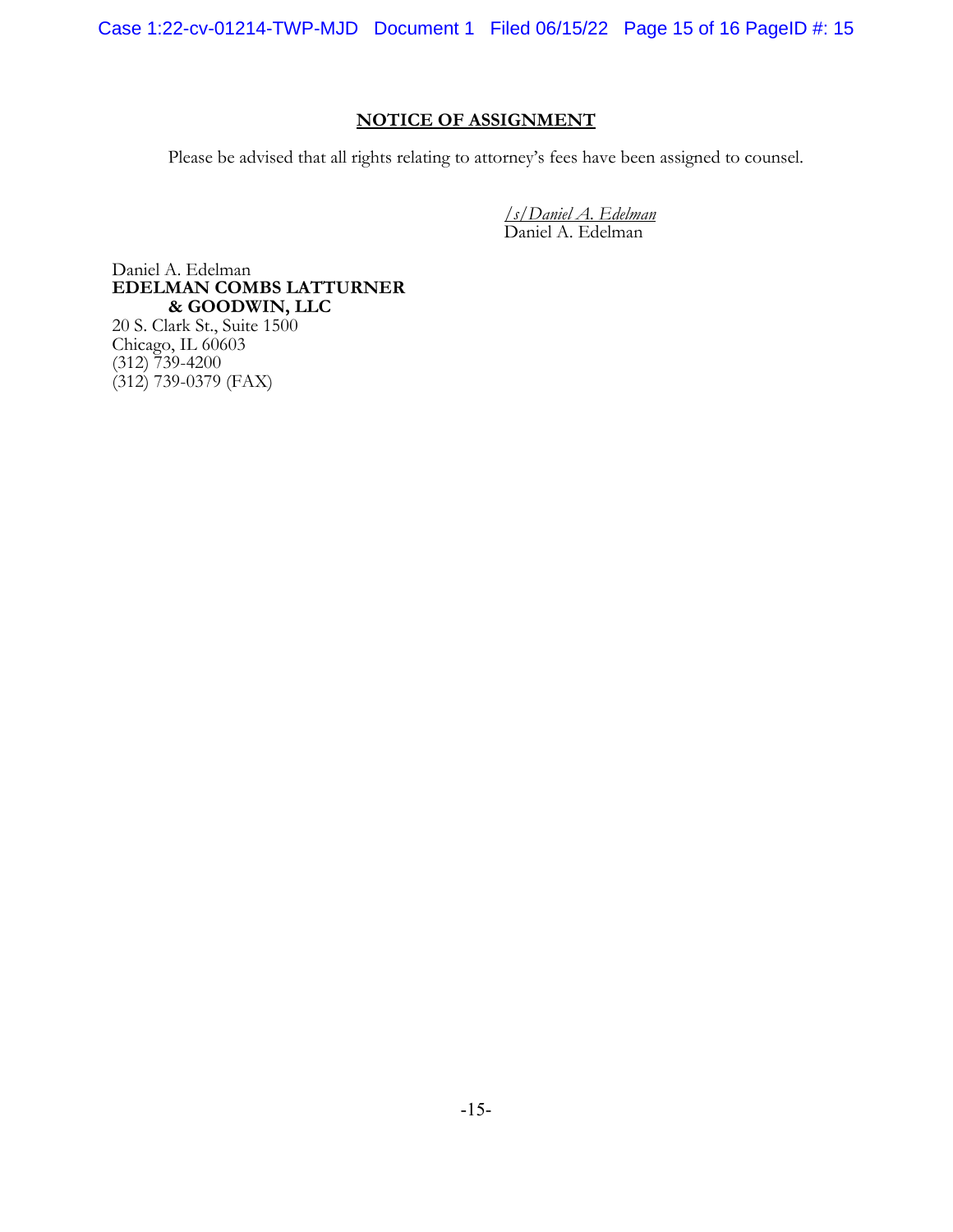# **DOCUMENT PRESERVATION DEMAND**

Plaintiff hereby demands that each Defendant take affirmative steps to preserve all recordings, data, documents, and all other tangible things that relate to Plaintiff, class members, the events described herein, any third party associated with any telephone call, campaign, account, sale or file associated with Plaintiff, and any account or number or symbol relating to them. These materials are likely very relevant to the litigation of this claim. If any Defendant is aware of any third party that has possession, custody, or control of any such materials, Plaintiff demands that Defendant request that such third party also take steps to preserve the materials. This demand shall not narrow the scope of any independent document preservation duties of the Defendant.

> */s/ Daniel A. Edelman* Daniel A. Edelman